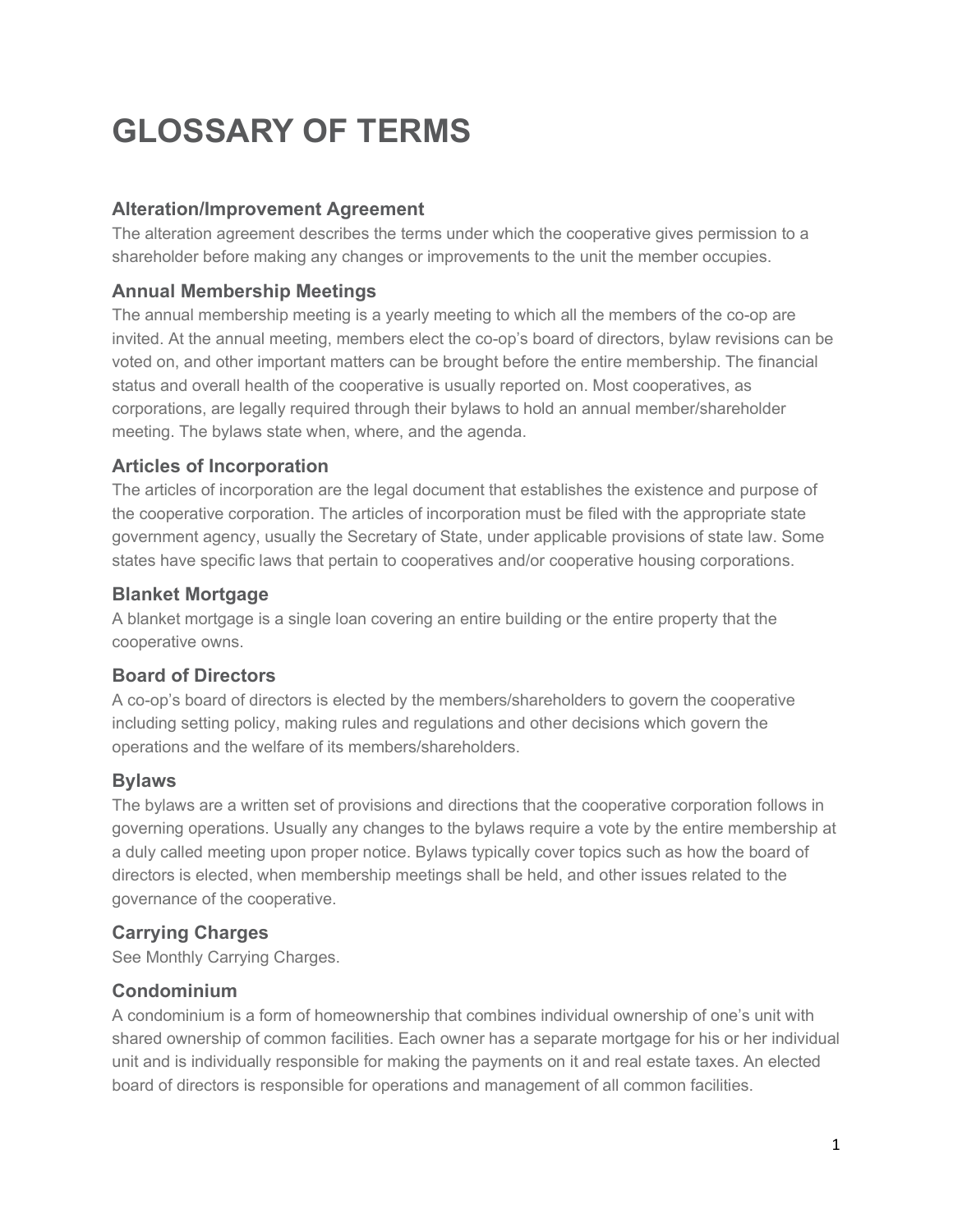## **Conventional Loan**

A conventional loan is a mortgage loan obtained from a private lender that is usually at a market interest rate and is not insured by FHA, or guaranteed by VA.

# **Cooperative**

A cooperative is any type of organization that is owned and controlled by its member-users for a common purpose and that follows the cooperative principles. A cooperative operates for the benefit of its members on a not-for-profit basis in order to provide the goods and services members need at the lowest practical cost. Members/shareholders own the cooperative and participate equally in the governance of the cooperative.

# **Cooperative Interest**

The cooperative interest is the combination of the cooperative ownership (share or membership) and occupancy rights (occupancy agreement or proprietary lease). The two interests cannot be divided.

# **Cooperative Principles**

The cooperative principles are a set of seven principles that cooperatives worldwide follow. They are based upon principles developed by the Rochdale Pioneers in England during the1800s, generally considered to be the founders of the modern cooperative movement. The International Cooperative Alliance revised the principles in 1995.

# **Documents**

Several documents set down the parameters under which a housing cooperative operates. Certain documents such as the bylaws and the articles of incorporation relate to the cooperative corporation itself. Other documents such as the occupancy agreement/proprietary lease, subscription agreement, and house rules spell out the relationship between the cooperative and each membershareholder. Yet other documents, such as recognition agreements and regulatory agreements describe the relationship between the cooperative and other entities, such has government agencies or financial institutions.

# **Equity**

The difference between the value of the cooperative property and the total amount of all debt against the property. It reflects the book value of the member/shareholder interest in the co-op.

# **General Operating Reserve (GOR)**

HUD-related cooperatives are required to maintain a reserve fund at a level specified in the regulatory agreement for the purpose of providing funds in emergency or crisis situations. Many non-HUD related co-ops also maintain these reserves.

# **House Rules**

House rules are rules of conduct developed by a co-op to ensure harmonious cooperative living. House rules typically cover issues such as noise levels, parking, pets and garbage disposal.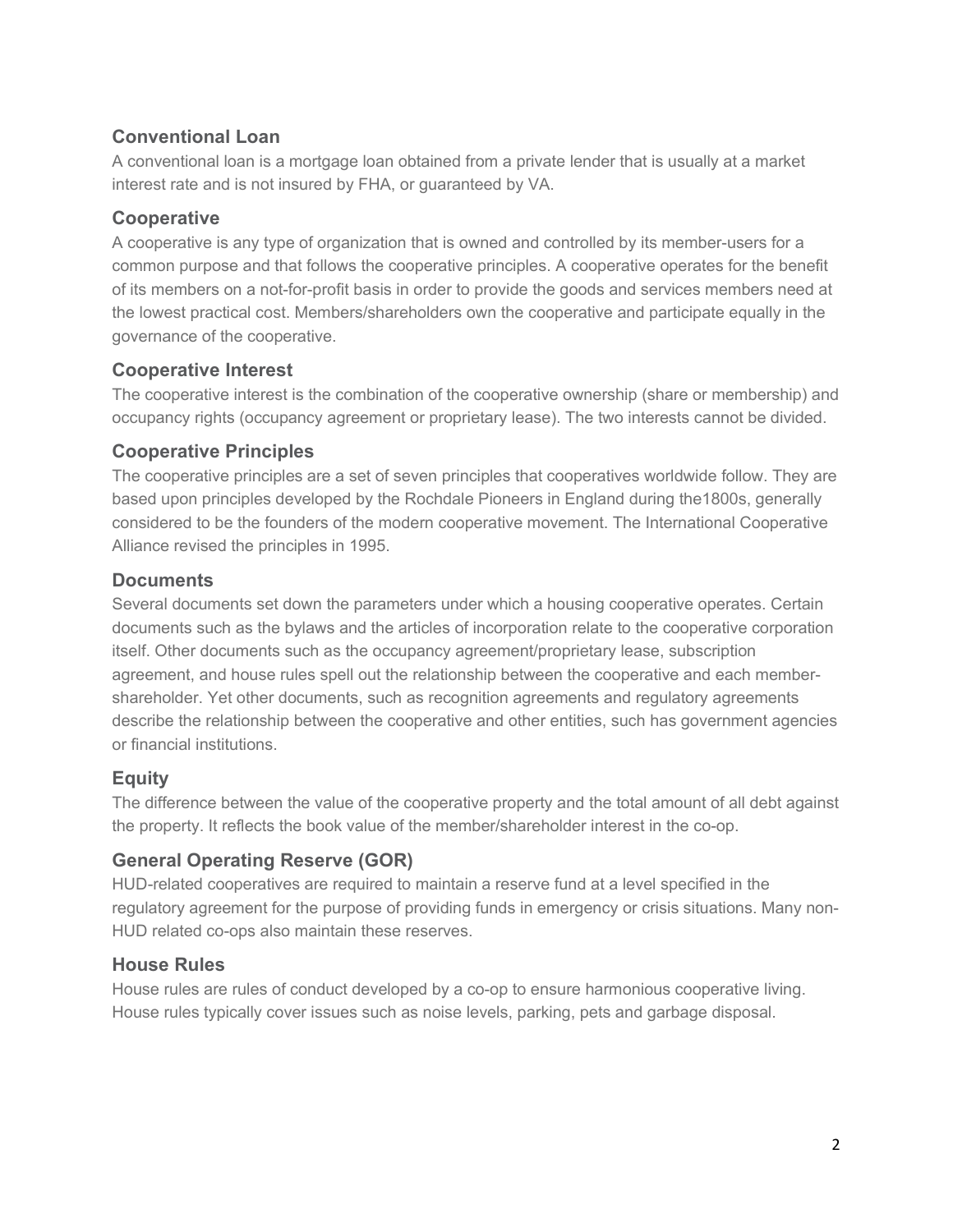## **Housing Cooperative**

Housing cooperatives are a form of homeownership where individuals own shares or memberships in a corporation that owns or controls the land and buildings that provide housing. The ownership of a share entitles one to occupy a unit within the cooperative.

# **Limited-Equity Housing Cooperative**

A limited equity cooperative is a cooperative where the bylaws limit the resale price of a membership/shares for the purpose of keeping the housing permanently affordable to incoming members. The resale value of shares is not determined by whatever the market will bear as in market rate co-ops, but rather it follows a pre-determined formula in the bylaws that limits that maximum resale value over time. Limited equity cooperatives also usually restrict purchase of memberships to persons below a certain annual income level. This also serves to preserve the property for low- and moderate-income families.

#### **Member/Shareholder**

An individual who owns a share or membership in a cooperative. Depending on the type of cooperative, members are also be referred to as shareholders.

# **Member Equity**

(see "Equity")

# **Membership**

Membership can either refer to all the members of a cooperative, or an individual share in a cooperative.

## **Membership Committee**

Many cooperatives have a membership committee that reviews incoming members and approves or rejects their application based upon specific criteria set forth by the Board of Directors. (See "Right of Approval".) Often incoming members will need to have an interview with the membership committee before they will be approved for membership. In some co-ops, the board of directors will screen incoming members. In other cooperatives, management performs this function.

## **Membership Meeting**

See Annual Membership Meeting.

## **Monthly Carrying Charges or Monthly Maintenance Fee**

The monthly carrying charges or monthly maintenance fee is the member/shareholders' proportionate share of the cooperative's operating expenses, reserve funding, and mortgage payments.

## **Occupancy Agreement (or Proprietary Lease)**

The occupancy agreement or proprietary lease is the contract between the cooperative corporation and the member that sets the conditions for the right to occupy a unit. FHA co-ops and some other co-ops call this contract an occupancy agreement; others refer to it as a proprietary lease. It sets forth the rights and obligations of the member and the cooperative to each other. Legally, it is viewed as a lease by the member with the housing cooperative.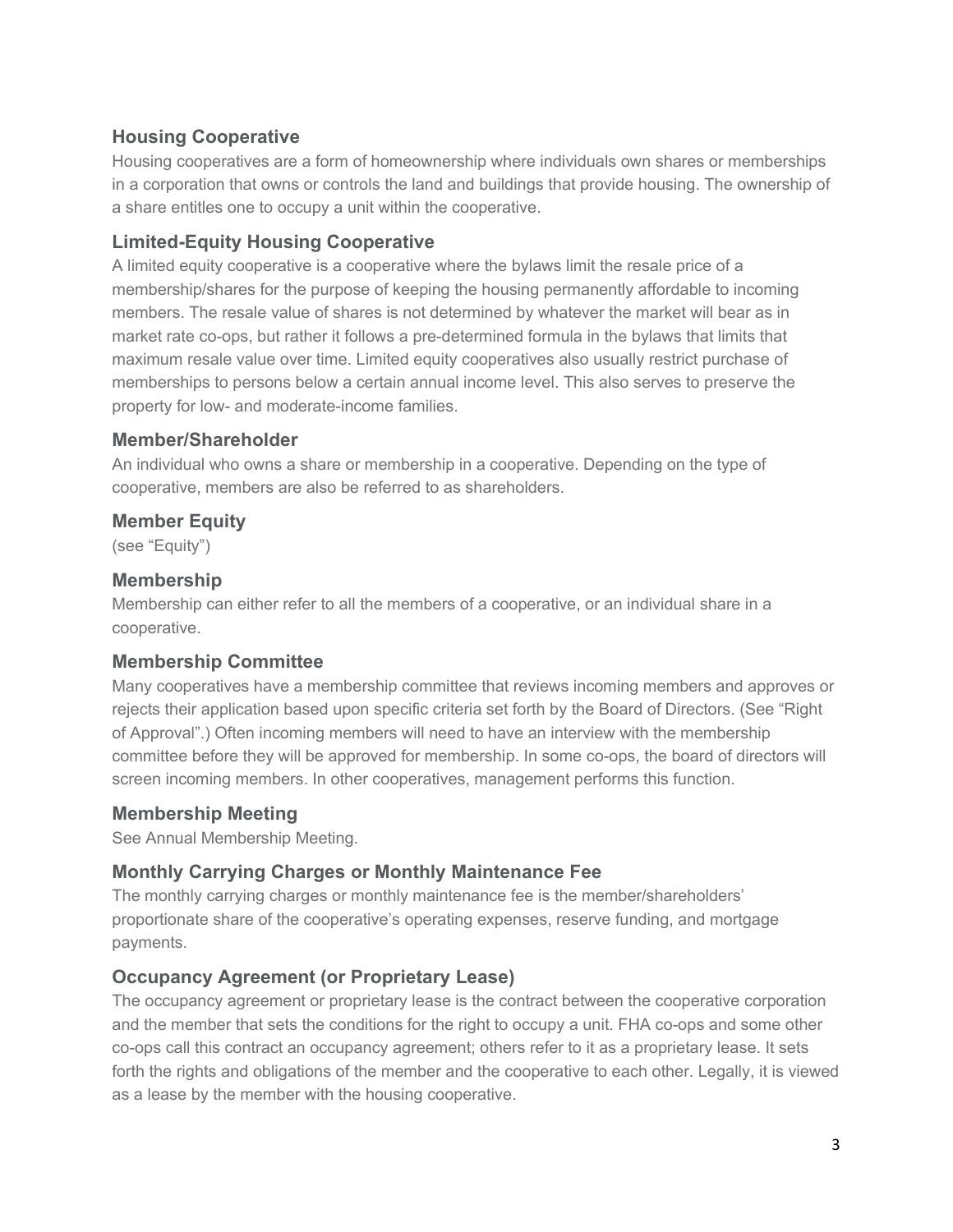#### **Officers**

In addition to the board of directors, all cooperative corporations have officer positions held by members of the board. The bylaws of a cooperative usually describe these positions and explain how they are elected. President, Vice President, Secretary, and Treasurer are typical officer positions.

#### **Personal Property**

Personal property is property which is not real property (real estate), consisting of things temporary or movable-refrigerators, stoves, or air conditioners.

#### **Proxy or Proxy Vote**

A proxy is an authorization of one person to act on behalf of another for voting purposes. Some cooperatives allow "instructed" proxy voting, others do not. Usually the co-op's bylaws state whether proxy voting is allowed.

#### **RCM**

RCM stands for Registered Cooperative Manager. It is a professional designation for cooperative site managers who have successfully completed NAHC's Registered Cooperative Manager Program.

#### **Real Property**

Real property denotes land and generally whatever is erected on it, growing upon it, or affixed to it. It is also known as real estate. In most states, co-op members do not own real property, but rather a share in a corporation, which in turn owns the real property.

#### **Replacement Reserve**

A replacement reserve is a reserve fund to provide savings for the timely replacement of major appliances, building components, and structures.

#### **Resale**

The term resale describes the process of transferring a share from an outgoing co-op member to a new member.

**Resale Value** See Transfer Value.

#### **Reserve**

See Replacement Reserve and General Operating Reserve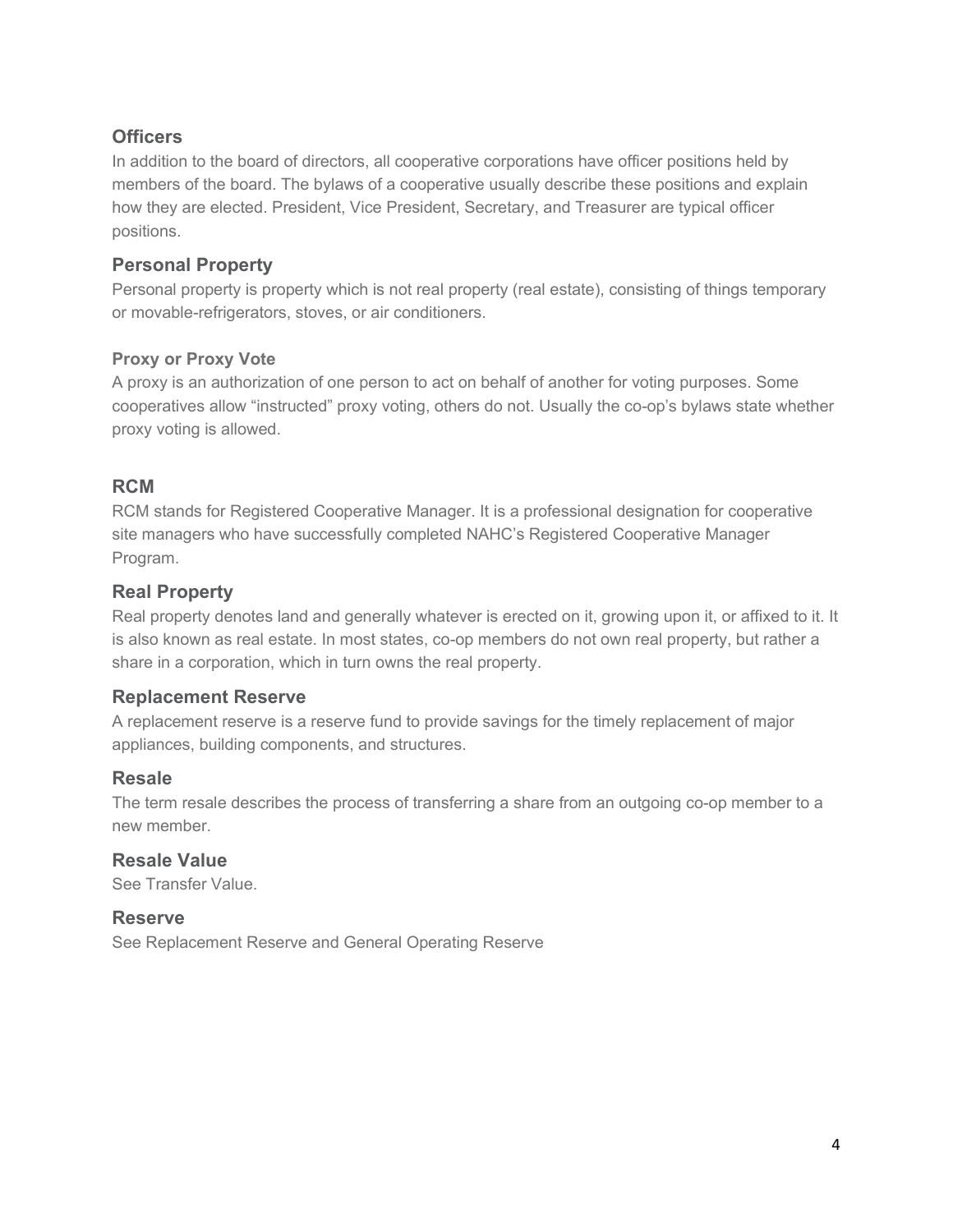#### **Right of First Refusal**

A right of first refusal is often stipulated in a co-op's bylaws. If a co-op's bylaws contain a right of first refusal clause, the co-op has the first option to purchase or refuse to purchase the outgoing member's share at an agreed upon price.

#### **Self-Management**

In a self-managed cooperative, cooperative members perform the function of maintenance and administration themselves, or contract to various vendors.

#### **Senior Housing Cooperative**

A senior housing cooperative is cooperatively owned, or controlled housing designed especially for seniors.

#### **Share**

A share is the proportion of the cooperative that each member owns, and it represents the proportionate amount that each member invested in the co-op when the co-op was started. A certificate, often called a stock or membership certificate, documents the purchase price and membership in the cooperative.

#### **Shareholder**

A shareholder, also called a member, is the owner of a share in a housing cooperative.

#### **Share Loan**

A share loan is a loan obtained to purchase a share in a housing co-op secured by the shares and occupancy rights (cooperative interest). A member can get an individual loan for that amount from a bank or other lending institution (just as when an individual is buying a house).

#### **Site Manager**

A site manager is the individual who is employed by the cooperative or the cooperative's management agent to perform the necessary on-site management functions. The site manager may or may not reside on-site and may or may not be employed full time.

## **Stock Certificate (or Membership Certificate or Shares)**

A stock certificate is a documentation of ownership of share(s) in a cooperative. It indicates the number of shares registered in the name of the owner. Stock shares are issued by stock issuing corporations.

#### **Sublease**

A sublease is a lease between a current co-op shareholder and another person. Most co-ops restrict subleasing and require subleases to be approved by the board.